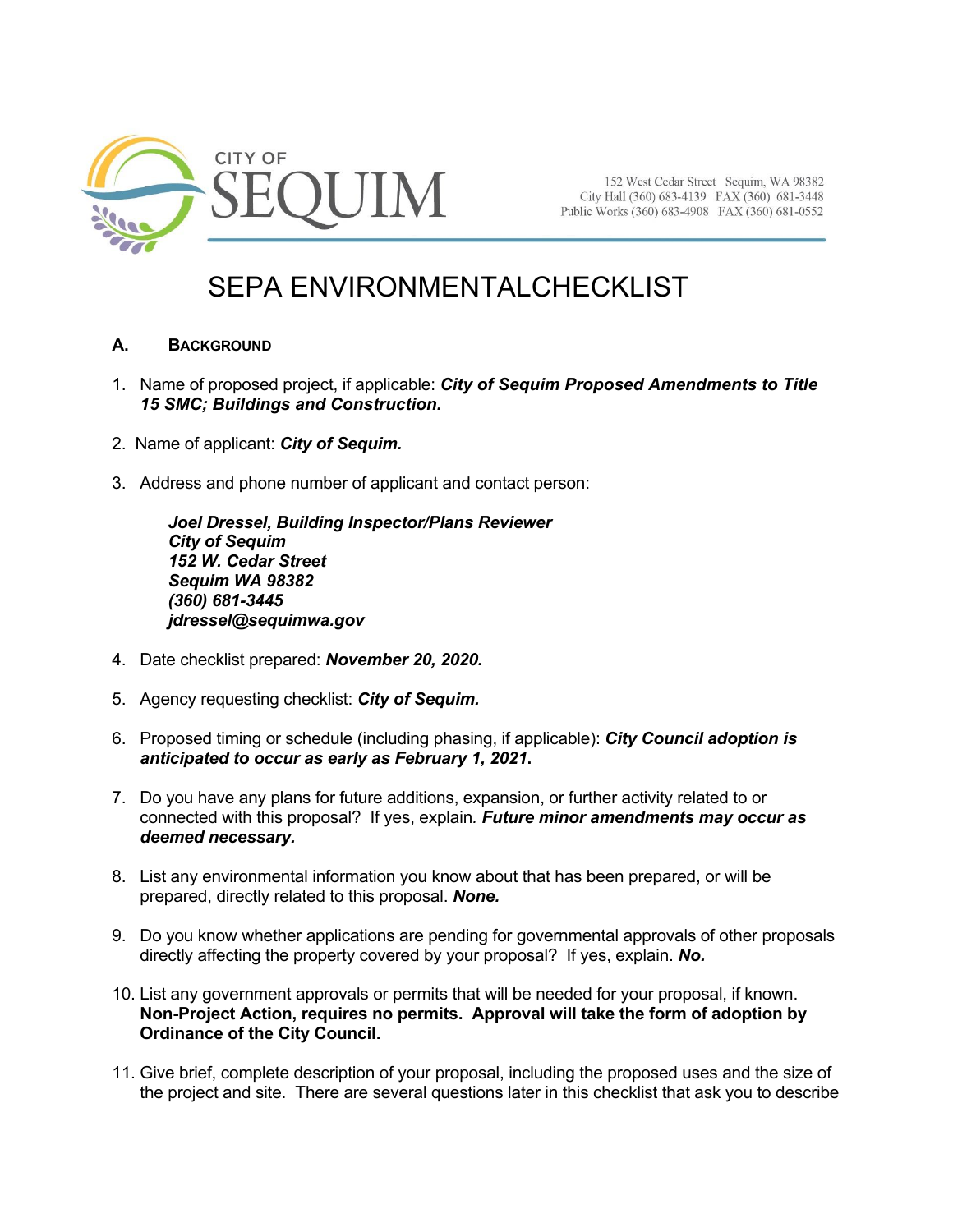certain aspects of your proposal. You do not need to repeat those answers on this page. (Lead agencies may modify this form to include additional specific information on project description.) *This Non-Project Action consists of adoption by the City Council of amendments to Chapter 15.04 of the City of Sequim Municipal Code relating to building codes; repealing ordinances in conflict; and providing for severability and effective date. Washington statutes require all jurisdictions in the state to adopt by reference and enforce the same building code, with some exceptions, throughout Washington*

12. Location of the proposal. Give sufficient information for a person to understand the precise location of your proposed project, including a street address, if any, and section, township, and range, if known. If a proposal would occur over a range of area, provide the range or boundaries of the site(s). Provide a legal description, site plan, vicinity map, and topographic map, if reasonably available. While you should submit any plans required by the agency, you are not required to duplicate maps or detailed plans submitted with any permit applications related to this checklist. *City of Sequim-Citywide***.**

# **B.** ENVIRONMENTAL ELEMENTS

#### **1. Earth**

a. General description of the site (circle one): Flat, rolling, hilly, steep slopes, mountainous, other:

*Sequim's topography varies throughout the city, from flat to areas of steep slopes. Actual development will be subject to additional SEPA review as appropriate. Environmental review and a threshold determination will be required at the time of development review of non-exempt projects. Site specific development impacts associated with this non-project action are not identifiable at this time.*

b. What is the steepest slope on the site (approximate percent slope):

*There are areas within the city limits with slopes exceeding 30 percent, and potential geohazard areas are mapped on the City's critical areas maps. At the time of a development proposal, additional information on slopes will be required. Future development will require additional environmental review.*

c. What general types of soils are found on the site (for example, clay, sand, gravel, peat, muck)? If you know the classification of agricultural soils, specify them and note any agricultural land of long-term commercial significance and whether the proposal results in removing any of these soils.

*According to the USDA Soil Series, Sequim's soils consist of very deep, somewhat excessively drained soils formed in old alluvium. GEOGRAPHICALLY ASSOCIATED SOILS: These are the Carlsborg, Clallam, Dungeness, Hoypus, and Yearly soils. Carlsborg soils lack a mollic epipedon. Clallam soils are loamy-skeletal and have a densic contact at a depth of 20 to 40 inches. Dungeness soils are coarse-silty. Hoypus soils lack a mollic epipedon. Yeary soils are fine-loamy and have a densic contact at a depth of 20 to 40 inches.*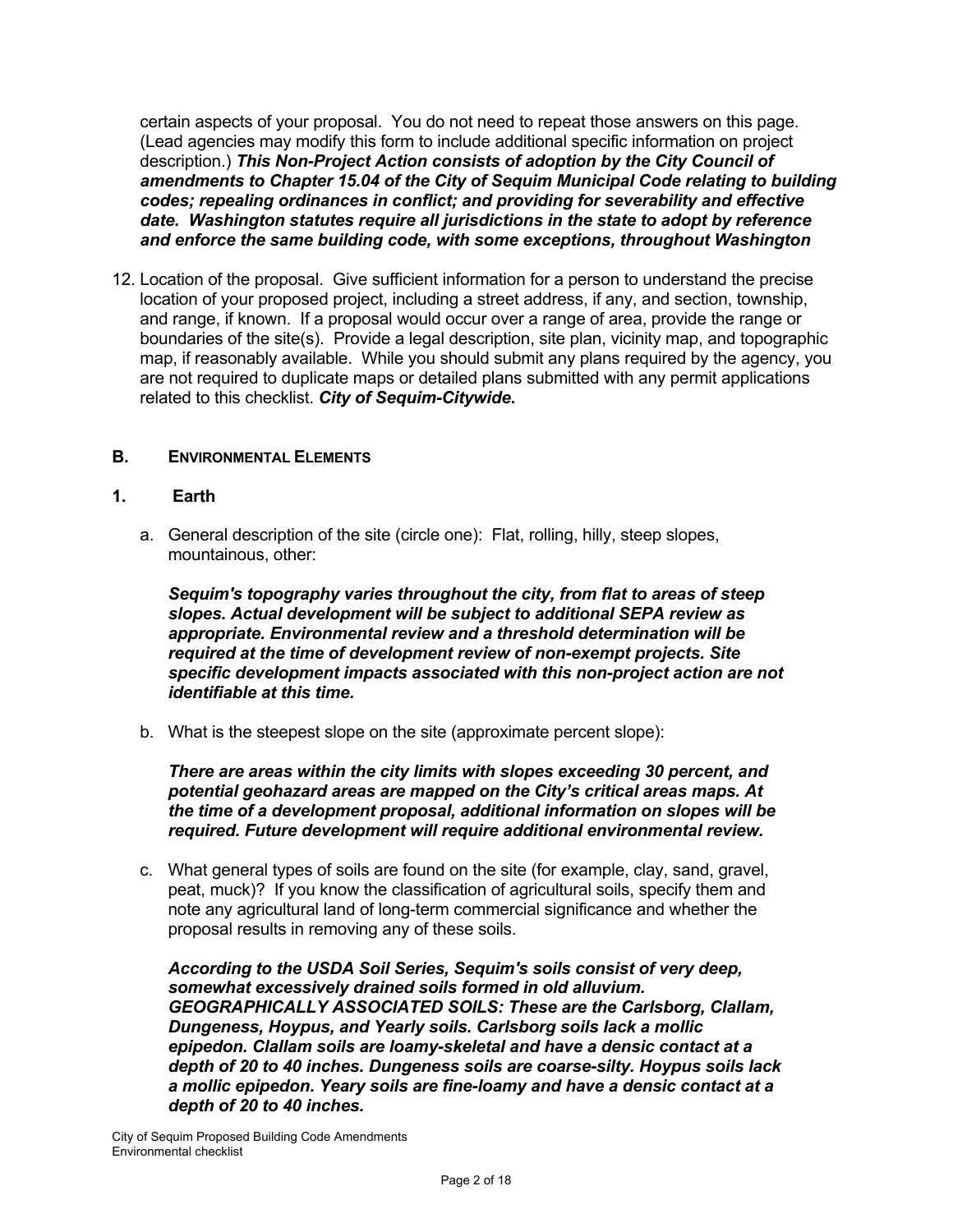d Are there surface indications or history of unstable soils in the immediate vicinity? If so, describe.

*Not applicable. There is no development associated with this non-project action proposed at this time. Geohazards are mapped in the City's critical areas maps and unstable soils/slopes are regulated by the City's Critical Areas Ordinance. No development is proposed at this time. Review of soil conditions will occur at the time specific proposals move forward.*

e. Describe the purpose, type, total area, and approximate quantities and total affected area of any filling, excavation, and grading proposed. Indicate source of fill.

*Not applicable. There is no development associated with this non-project action proposed at this time. This Non-Project Action will not directly cause any ground disturbance. Construction of buildings may require grading or filling but must comply with city of Sequim regulations and additional environmental review.*

f. Could erosion occur as a result of clearing, construction, or use? If so, generally describe.

*Not applicable. This Non-Project Action will not directly cause any clearing, construction or other activities that might cause erosion. Erosion control for construction of future development projects will be regulated consistent with city of Sequim regulations, and additional environmental review where non-exempt projects are proposed***.**

g. About what percent of the site will be covered with impervious surfaces after project construction (for example, asphalt or buildings)?

*Not applicable. This Non-Project Action will not directly cause increased impervious surface. Construction of future development projects will be regulated consistent with city of Sequim regulations, and additional environmental review where non-exempt projects are proposed.*

h. Proposed measures to reduce or control erosion, or other impacts to the earth, if any:

*Not required by this Non-Project Action. Construction of future building projects must comply with city of Sequim regulations and additional environmental review where non-exempt projects are proposed.*

- **2. Air**
	- a. What types of emissions to the air would result from the proposal during construction, operation, and maintenance when the project is completed? If any, generally describe and give approximate quantities if known.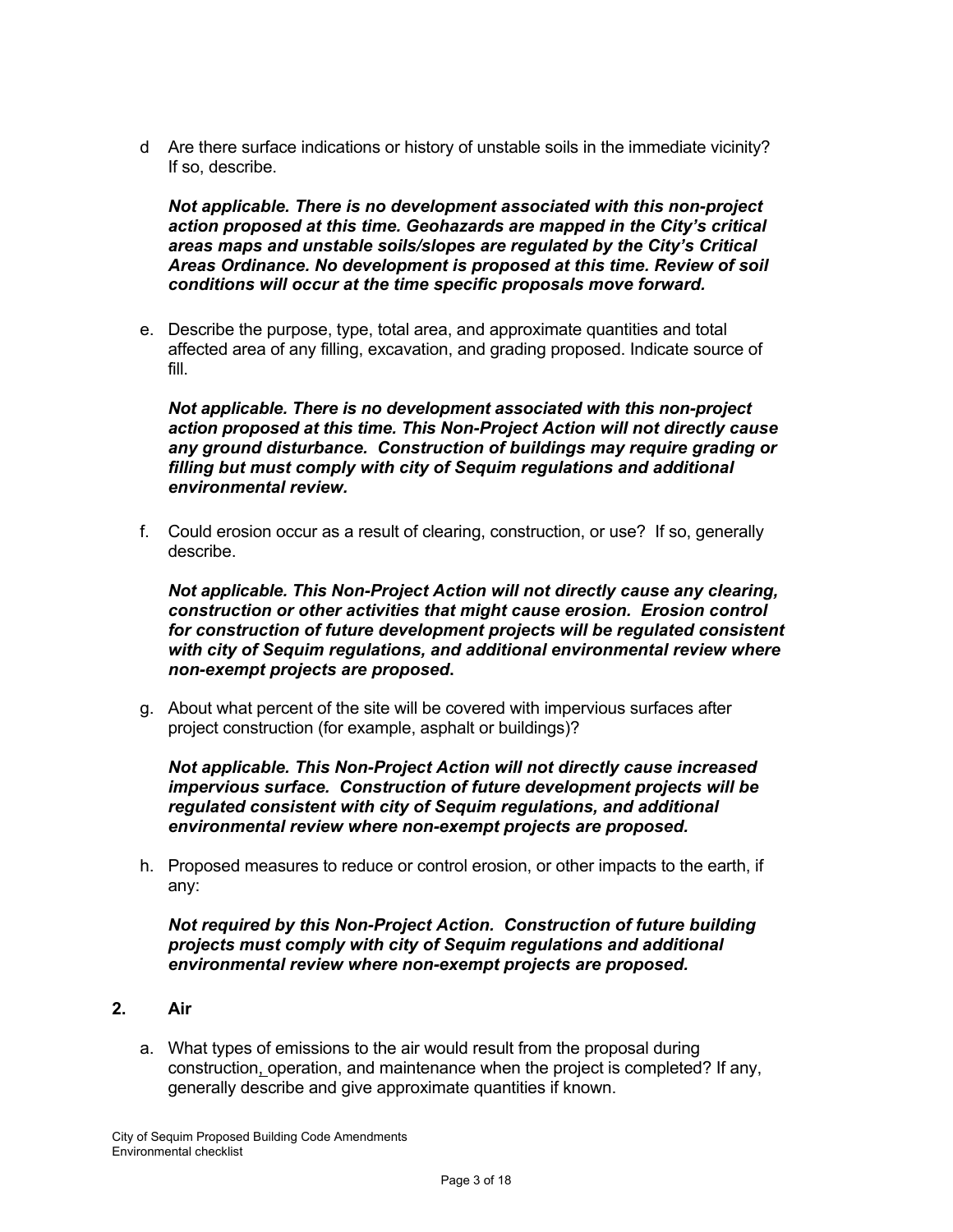*Not applicable. This non-project action will not generate emissions to the air. Some emissions may be expected during construction of future building projects; however, city of Sequim regulations and additional environmental review of non-exempt projects will mitigate impacts of emissions.* 

b. Are there any off-site sources of emissions or odor that may affect your proposal? If so, generally describe.

# *Not applicable. This non-project action will not be impacted by off-site sources of emissions or odors.*

c. Proposed measures to reduce or control emissions or other impacts to air, if any:

*Not required by this Non-Project Action. Future building construction will be subject to city of Sequim regulations intended to reduce or control emissions.*

- **3. Water**
	- a. Surface Water:
		- 1) Is there any surface water body on or in the immediate vicinity of the site (including year-round and seasonal streams, saltwater, lakes, ponds, wetlands)? If yes, describe type and provide names. If appropriate, state what stream or river it flows into.

#### *Sequim's main surface water body is Sequim Bay; there are numerous streams and wetlands throughout the city limits. There is no development proposed at this time; future development will require consistency with the City's Critical and Environmentally Sensitive Areas regulations and additional environmental review.*

2) Will the project require any work over, in, or adjacent to (within 200 feet) the described waters? If yes, please describe and attach available plans.

#### *Not applicable. This Non-Project Action will not require any work within 200 feet of any surface waters. Future development will require consistency with the City's Critical and Environmentally Sensitive Areas regulations, shoreline regulations where appliable, and additional environmental review.*

3) Estimate the amount of fill and dredge material that would be placed in or removed from surface water or wetlands and indicate the area of the site that would be affected. Indicate the source of fill material

**Not applicable.** *This Non-Project Action will not result in any fill or dredge material from surface waters or wetlands.*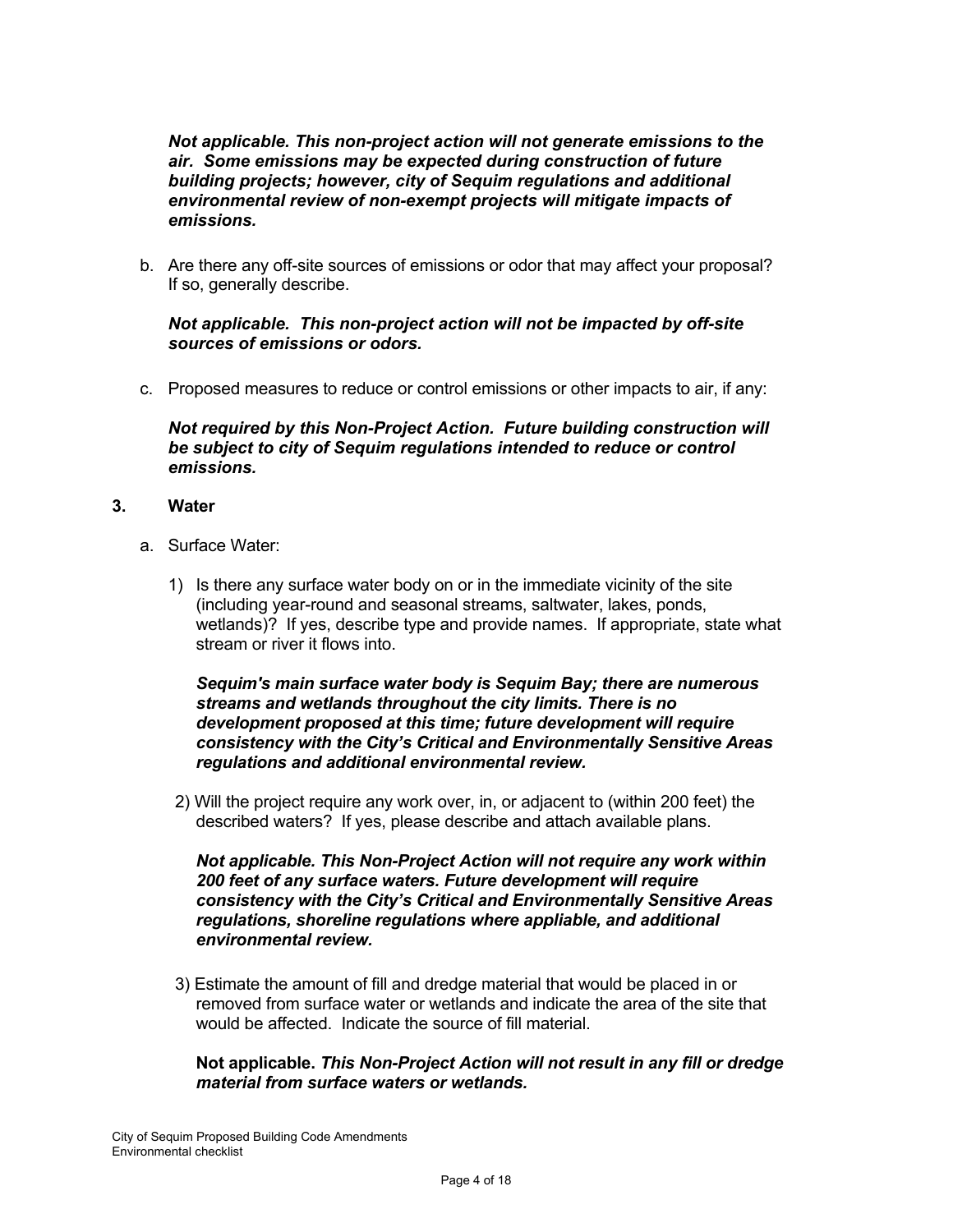4) Will the proposal require surface water withdrawals or diversions? Give general description, purpose, and approximate quantities if known.

# *Not applicable. This Non-Project Action will not result in any surface water withdrawals or diversions.*

5) Does the proposal lie within a 100-year floodplain? If so, note location on the site plan.

*This proposed non-project action will apply city-wide. Although there are very limited areas of the city that may contain 100-year floodplain, it does not appear that any road projects could occur in those areas. However, as with any development proposal, each project will be evaluated for its proximity to any 100-year floodplain.*

6) Does the proposal involve any discharges of waste materials to surface waters? If so, describe the type of waste and anticipated volume of discharge.

#### *Not applicable. This Non-Project Action will not result in any discharges of waste materials to surface water.*

- b. Ground Water:
	- 1) Will groundwater be withdrawn from a well for drinking water or other purposes? If so, give a general description of the well, proposed uses and approximate quantities withdrawn from the well. Will water be discharged to groundwater? Give general description, purpose, and approximate quantities if known.

*No. This non-project action will not give cause to groundwater being withdrawn from a well for drinking water or other purposes or discharged thereon. All new development and/or building construction within the City is required to infiltrate stormwater in accordance with the 2012 Department of Ecology Stormwater Manual for Western Washington.* 

2) Describe waste material that will be discharged into the ground from septic tanks or other sources, if any (for example: Domestic sewage; industrial, containing the following chemicals. . .; agricultural; etc.). Describe the general size of the system, the number of such systems, the number of houses to be served (if applicable), or the number of animals or humans the system(s) are expected to serve.

# *Not applicable.* **This Non-Project Action will not result in any discharges to the ground from septic systems or other sources.**

c. Water runoff (including stormwater):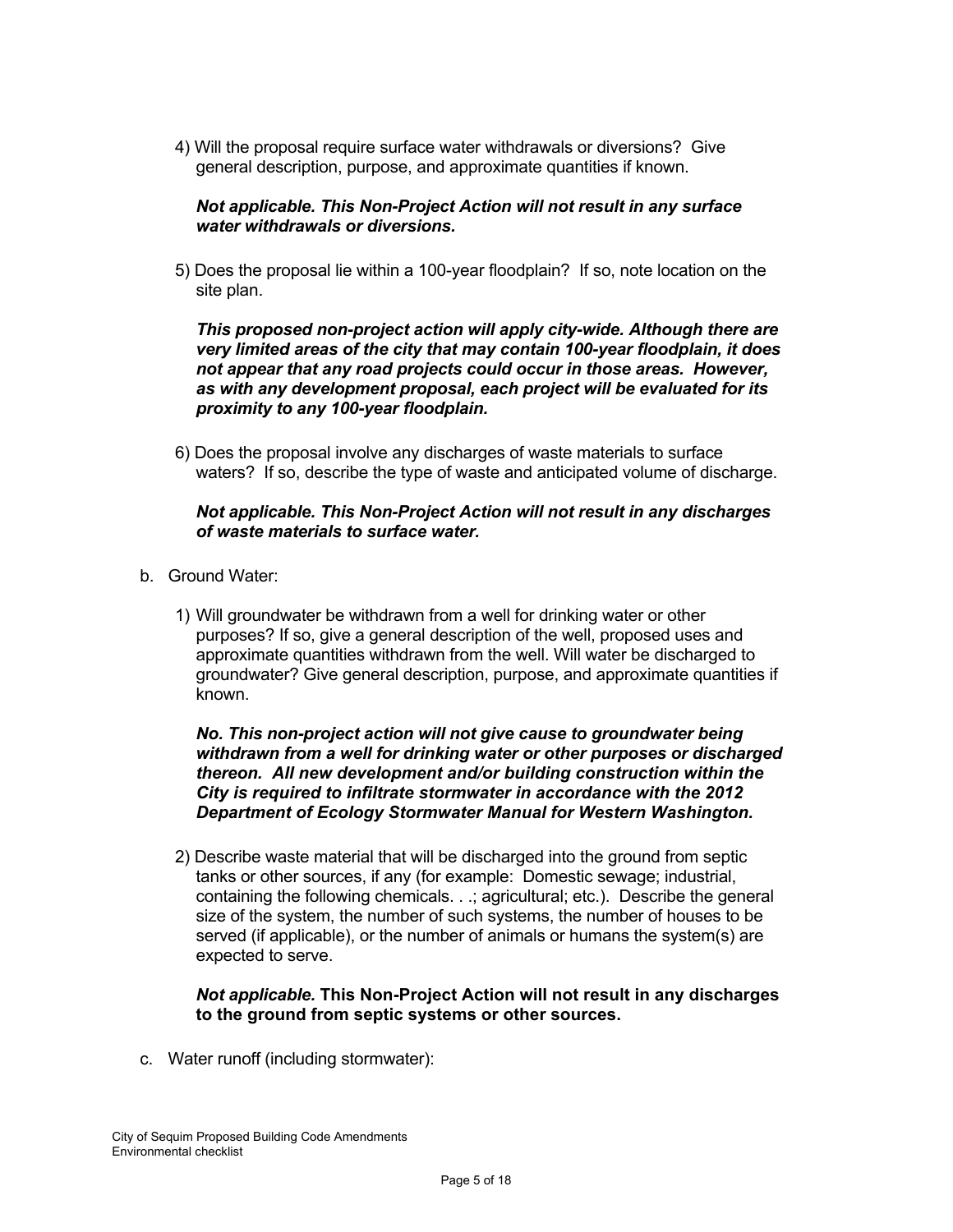1) Describe the source of runoff (including storm water) and method of collection and disposal, if any (include quantities, if known). Where will this water flow? Will this water flow into other waters? If so, describe.

*Not applicable. Although this non-project action will not create any source of runoff, the proposed building code amendments will regulate building construction which may likely increase impervious surfaces. All new impervious surface within the City is required to drain, treat, and infiltrate stormwater in accordance with the 2014 Department of Ecology Stormwater Manual for Western Washington.* 

2) Could waste materials enter ground or surface waters? If so, generally describe.

*Not applicable. Although this non project action will not give cause to waste materials entering ground or surface waters, future projects subject to these proposed amendments will be required to employ measures to prevent waste materials entering ground or surface waters.*

3) Does the proposal alter or otherwise affect drainage patterns in the vicinity of the site? If so, describe.

*Not applicable. This non-project action will not alter or affect drainage patterns. Grading and drainage for building construction will be regulated in accordance with these proposed standards, additional environmental review for non-exempt projects, and other applicable city regulations.* 

d. Proposed measures to reduce or control surface, ground, and runoff water, and drainage pattern impacts, if any:

# **None needed for this Non-Project Action.**

# 4. **Plants**

- a. Check the types of vegetation found on the site:
	- $\sqrt{\phantom{a}}$  deciduous tree: alder, maple, aspen, other
	- $\sqrt{\phantom{a}}$  evergreen tree: fir, cedar, pine, other
	- $\sqrt{\phantom{a}}$  shrubs
	- \_\_√\_\_grass
	- $\overline{\sqrt{ }}$  pasture
	- $\sqrt{\phantom{a}}$  crop or grain
	- $\sqrt{\phantom{a}}$  Orchards, vineyards or other permanent crops.
	- $\rho_\text{L}$  wet soil plants: cattail, buttercup, bullrush, skunk cabbage, other
	- $\sqrt{ }$  water plants: water lily, eelgrass, milfoil, other
	- $\sqrt{\phantom{a}}$  other types of vegetation
- b. What kind and amount of vegetation will be removed or altered?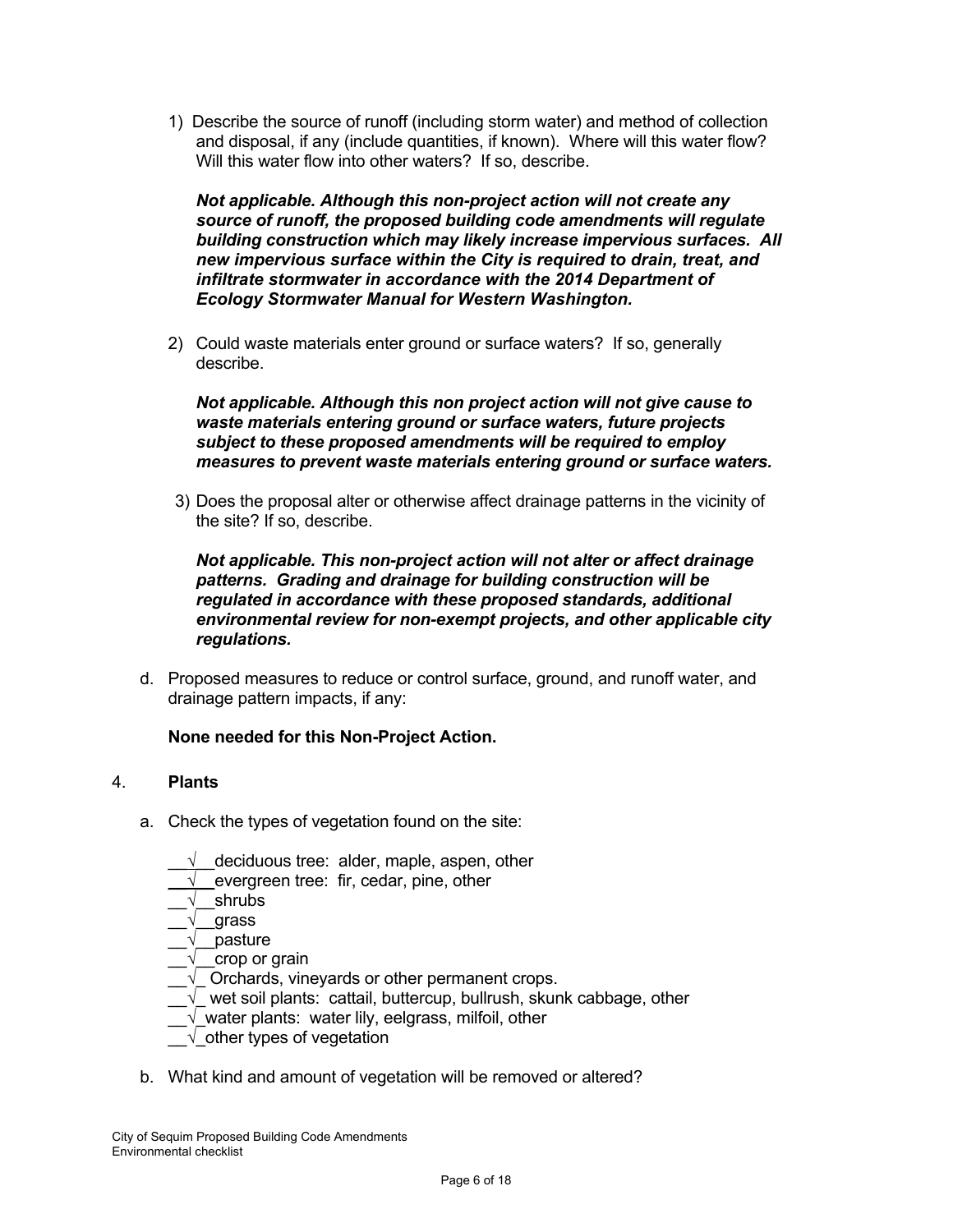**Not applicable. This Non-Project Action will not give cause to the removal or alteration of vegetation. Vegetation will likely be removed for building construction regulated by the building code.**

c. List threatened and endangered species known to be on or near the site.

*Not applicable. There is no development associated with this non-project action proposed at this time. A determination as to the presence of listed threatened or endangered species will be made at the time specific project proposals move forward***.**

d. Proposed landscaping, use of native plants, or other measures to preserve or enhance vegetation on the site, if any:

*None. There is no development associated with this non-project action proposed at this time. A determination will be made at the time specific project proposals move forward***.**

e. List all noxious weeds and invasive species known to be on or near the site.

*Not applicable. There is no development associated with this non-project action proposed at this time. A determination will be made at the time specific project proposals move forward***.**

#### 5. **Animals**

a. List any birds and other animals which have been observed on or near the site or are known to be on or near the site. Examples include:

birds: **hawk**, **heron**, **eagle, songbirds**, other: mammals: **deer**, bear, **elk**, **beaver**, other: **squirrels and other typical urban species** fish: bass, **salmon, trout**, herring, shellfish, other

b. List any threatened and endangered species known to be on or near the site.

*This non-project action will apply city-wide. Sequim has several listed species, including bald eagle, blue heron, salmon (Chinook and chum), steelhead, and coastal cutthroat. Conclusive evaluations will be made with each project proposal at the time it is put forward.* 

c. Is the site part of a migration route? If so, explain.

#### *None known***.**

d. Proposed measures to preserve or enhance wildlife, if any:

*Not applicable. There is no development associated with this non-project action proposed at this time. A determination will be made at the time specific proposals move forward. The City's Critical Areas Ordinance*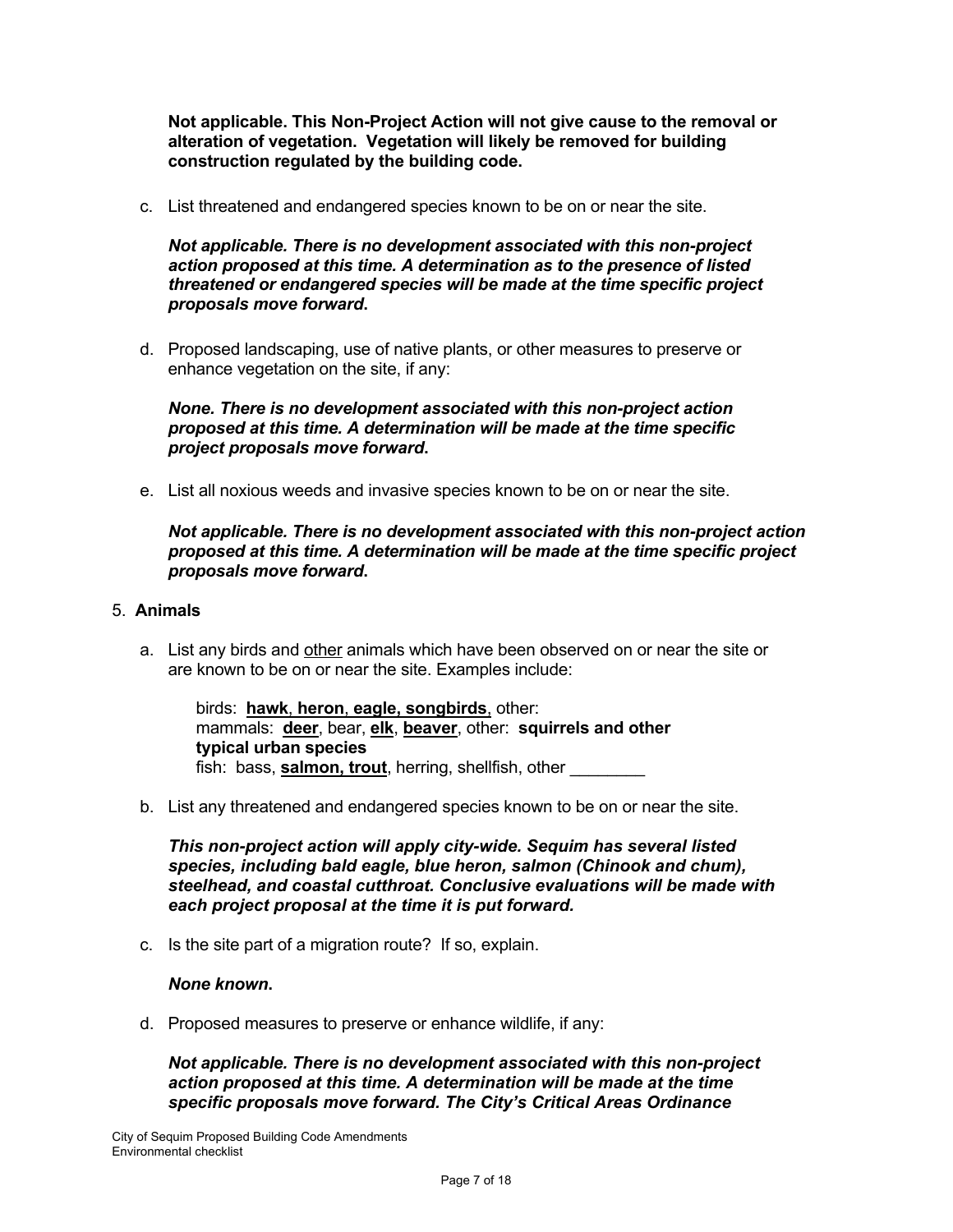# *provides protection for wildlife. Any additional mitigation necessary will be identified at the time of site-specific development review.*

e. List any invasive animal species known to be on or near the site.

# *None known. There is no development associated with this non-project action proposed at this time.*

#### **6. Energy and natural resources**

a. What kinds of energy (electric, natural gas, oil, wood stove, solar) will be used to meet the completed project's energy needs? Describe whether it will be used for heating, manufacturing, etc.

*Not applicable. There is no development associated with this non-project action proposed at this time. A determination will be made at the time specific proposals move forward. Electric energy is available city-wide and natural gas is available in specific locations in the city limits***.**

b. Would your project affect the potential use of solar energy by adjacent properties? If so, generally describe.

# *No. There is no development associated with this non-project action proposed at this time. A determination will be made at the time specific proposals move forward***.**

c. What kinds of energy conservation features are included in the plans of this proposal? List other proposed measures to reduce or control energy impacts, if any:

*Not applicable. There is no development associated with this non-project action proposed at this time. Building codes continually strive to achieve greater control of energy efficiency. In any case, a case specific determination will be made at the time specific proposals move forward***.**

#### **7. Environmental health**

a. Are there any environmental health hazards, including exposure to toxic chemicals, risk of fire and explosion, spill, or hazardous waste that could occur as a result of this proposal? If so, describe.

# *No. There is no development associated with this non-project action proposed at this time. Determination will be made at the time specific proposals move forward***.**

1. Describe any known or possible contamination at the site from present or past uses.

*No. There is no development associated with this non-project action proposed at this time. Determination will be made at the time specific proposals move forward***.**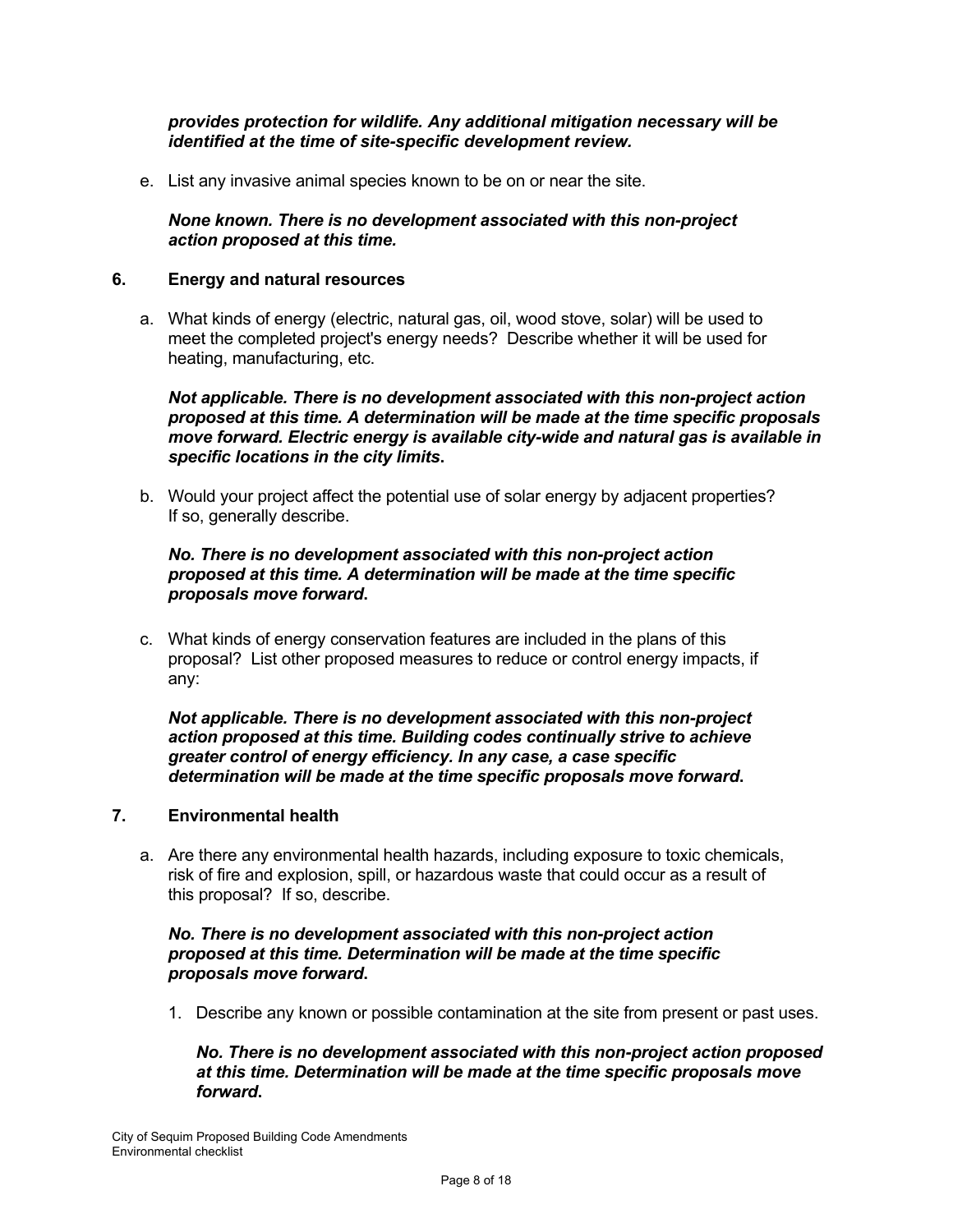2. Describe existing hazardous chemicals/conditions that might affect project development and design. This includes underground hazardous liquid and gas transmission pipelines located within the project area and in the vicinity.

# *Not applicable. There is no development associated with this non-project action proposed at this time. A determination will be made at the time specific proposals move forward***.**

3. Describe any toxic or hazardous chemicals that might be stored, used, or produced during the project's development or construction, or at any time during the operating life of the project.

#### *Not applicable. There is no development associated with this non-project action proposed at this time. Determination will be made at the time specific proposals move forward***.**

4. Describe special emergency services that might be required.

#### *Not applicable. This Non-Project Action will not require special emergency services.*

5. Proposed measures to reduce or control environmental health hazards, if any:

*Not applicable. There is no development associated with this non-project action proposed at this time. Determination will be made at the time specific proposals move forward***.**

#### b. **Noise**

1) What types of noise exist in the area which may affect your project (for example: traffic, equipment, operation, other)?

#### *None. There is no development associated with this non-project action proposed at this time. The city has a typical level of noise expected in an urban environment. In any case, a determination will be made at the time specific proposals move forward***.**

2) What types and levels of noise would be created by or associated with the project on a short-term or a long-term basis (for example: traffic, construction, operation, other)? Indicate what hours noise would come from the site.

#### *None. No development associated with this non-project action is proposed at this time. Determination will be made at the time specific proposals move forward.*

3) Proposed measures to reduce or control noise impacts, if any: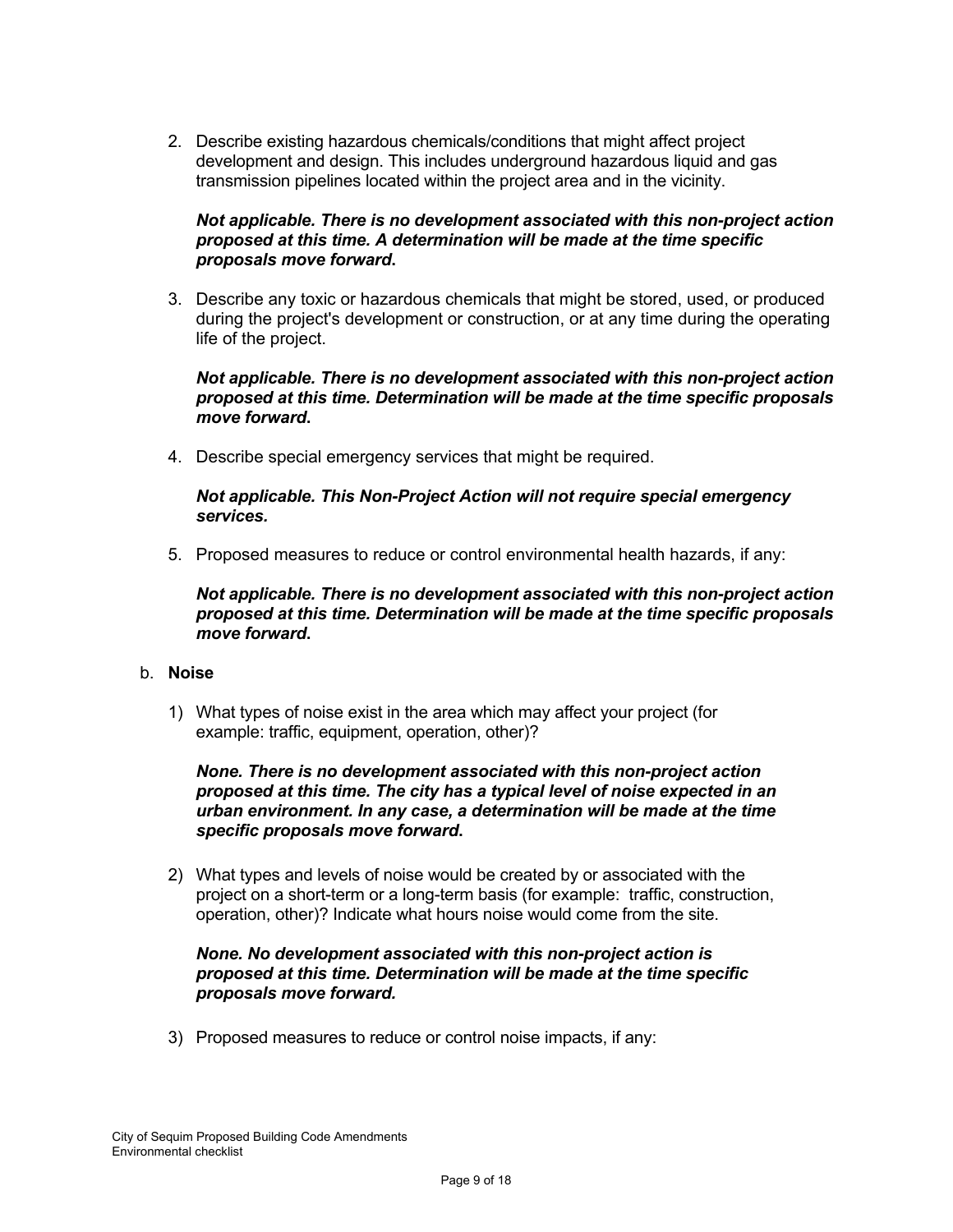#### *None. There is no development associated with this non-project action proposed at this time. Determination will be made at the time specific proposals move forward***.**

#### 8. **Land and shoreline use**

a. What is the current use of the site and adjacent properties? Will the proposal affect current land uses on nearby or adjacent properties? If so, describe.

*This non-project action will apply to future proposals city-wide. The city has a variety of single-family residential development along with commercial areas, and other uses including multifamily residential, light industrial, institutional, and parks***.** 

b. Has the project site been used as working farmlands or working forest lands? If so, describe. How much agricultural or forest land of long-term commercial significance will be converted to other uses as a result of the proposal, if any? If resource lands have not been designated, how many acres in farmland or forest land tax status will be converted to nonfarm or nonforest use?

# *There are some lands in active agricultural use within the UGA; however, lands used for agriculture that are within the City are not designated resource lands. There is no development associated with this non-project action proposed at this time. Determination will be made at the time specific proposals move forward***.**

1) Will the proposal affect or be affected by surrounding working farm or forest land normal business operations, such as oversize equipment access, the application of pesticides, tilling, and harvesting? If so, how:

*There is no development associated with this non-project action proposed at this time. Determination will be made at the time specific proposals move forward***.**

c. Describe any structures on the site.

*Not applicable. There is no development associated with this non-project action proposed at this time. Determination will be made at the time specific proposals move forward***.** 

d. Will any structures be demolished? If so, what?

**This Non-Project Action will not result in demolition of any structures.** *A determination will be made at the time specific proposals move forward***.** 

e. What is the current zoning classification of the site?

*This proposed non-project action will provide standards and the authority to regulate building construction activities citywide. There are a variety of*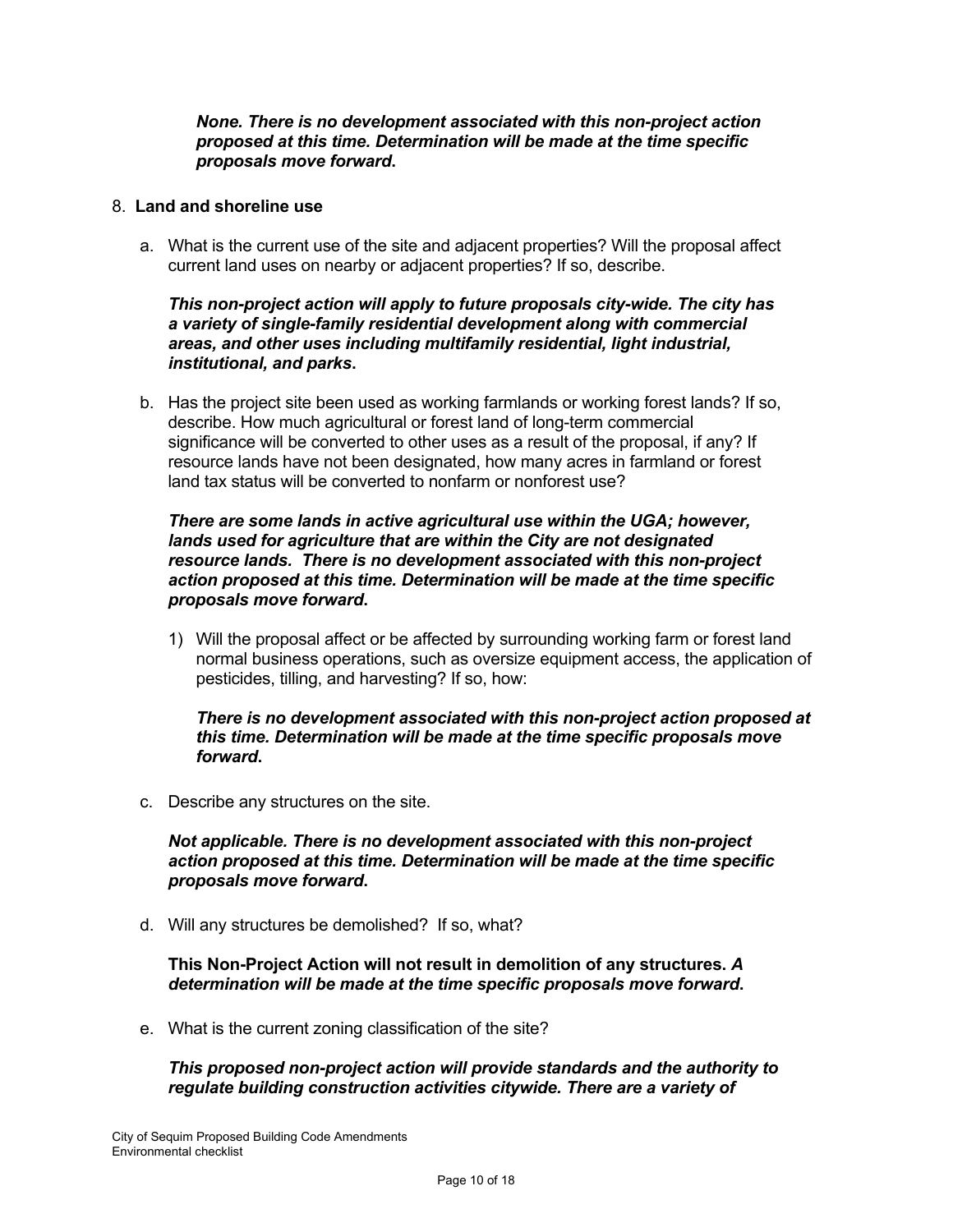*zoning designations in the city including single-family residential, commercial, and other zones that allow multifamily residential, light industrial, institutional, and parks.*

f. What is the current comprehensive plan designation of the site?

*This proposed non-project action will provide standards and the authority to regulate building construction activities citywide. There are a variety of Comprehensive Plan land use designations in the city including singlefamily residential, commercial, and other uses including land use designations that allow multifamily residential, light industrial, institutional, and parks***.**

g. If applicable, what is the current shoreline master program designation of the site?

*Not applicable to this Non-Project Action. A determination will be made at the time specific proposals move forward.*

h. Has any part of the site been classified as a critical area by the city or county? If so, specify.

*There are critical areas within the city; however, there is no development associated with this non-project action proposed at this time. A determination will be made at the time specific proposals move forward***.**

i. Approximately how many people would reside or work in the completed project?

*Not applicable. There is no development associated with this non-project action proposed at this time. Determination will be made at the time specific proposals move forward.*

j. Approximately how many people would the completed project displace?

*Not applicable. There is no development associated with this non-project action proposed at this time. A determination will be made at the time specific proposals move forward***.**

k. Proposed measures to avoid or reduce displacement impacts, if any:

*None. There is no development associated with this non-project action proposed at this time. Determination will be made at the time specific proposals move forward***.**

l. Proposed measures to ensure the proposal is compatible with existing and projected land uses and plans, if any:

*No development associated with this non-project action is proposed at this time. Building construction projects are allowed as permitted in the underlying land use*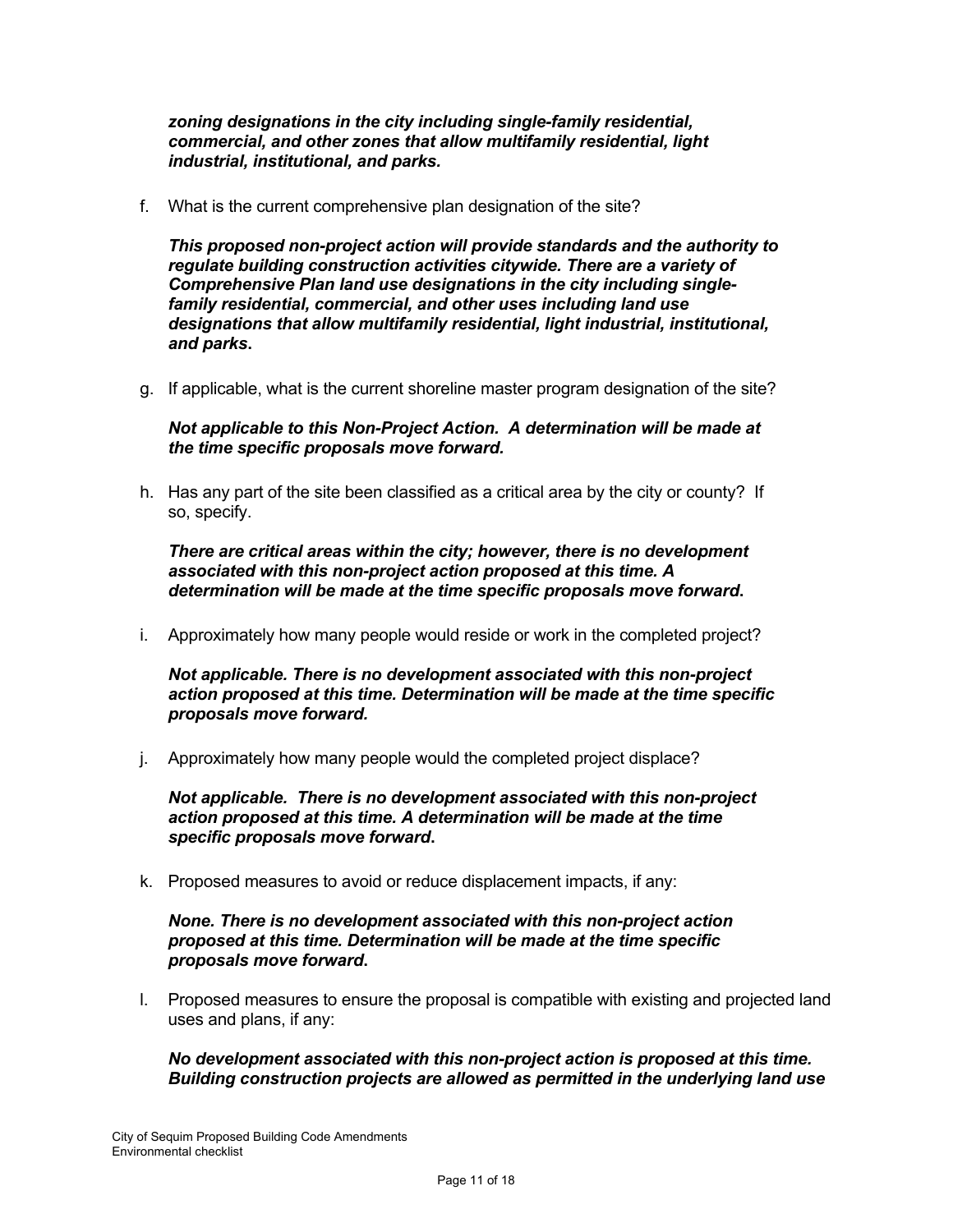# *zoning designation which must be consistent with the goals and policies of the Comprehensive Plan as well as the GMA.*

m. Proposed measures to ensure the proposal is compatible with nearby agricultural and forest lands of long-term commercial significance, if any:

*Not applicable. There is no development associated with this non-project action proposed at this time. A determination will be made at the time specific proposals move forward***.**

# 9. **Housing**

a. Approximately how many units would be provided, if any? Indicate whether high, middle, or low-income housing.

# *Not appliable. No units of housing will be provided by this Non-Project Action.*

b. Approximately how many units, if any, would be eliminated? Indicate whether high, middle, or low-income housing.

# *Not applicable. No units would be eliminated by this Non-Project Action.*

c. Proposed measures to reduce or control housing impacts, if any:

*None. There is no development associated with this non-project action proposed at this time. A determination will be made at the time specific proposals move forward.*

#### **10. Aesthetics**

a. What is the tallest height of any proposed structure(s), not including antennas; what is the principal exterior building material(s) proposed?

*Not applicable. There is no development associated with this non-project action proposed at this time. A determination will be made at the time specific proposals move forward***.** 

b. What views in the immediate vicinity would be altered or obstructed?

#### *Not applicable. There is no development associated with this non-project action proposed at this time. Determination will be made at the time specific proposals move forward***.**

c. Proposed measures to reduce or control aesthetic impacts, if any:

*None. There is no development associated with this non-project action proposed at this time.* **A determination** *will be made at the time specific proposals move forward.*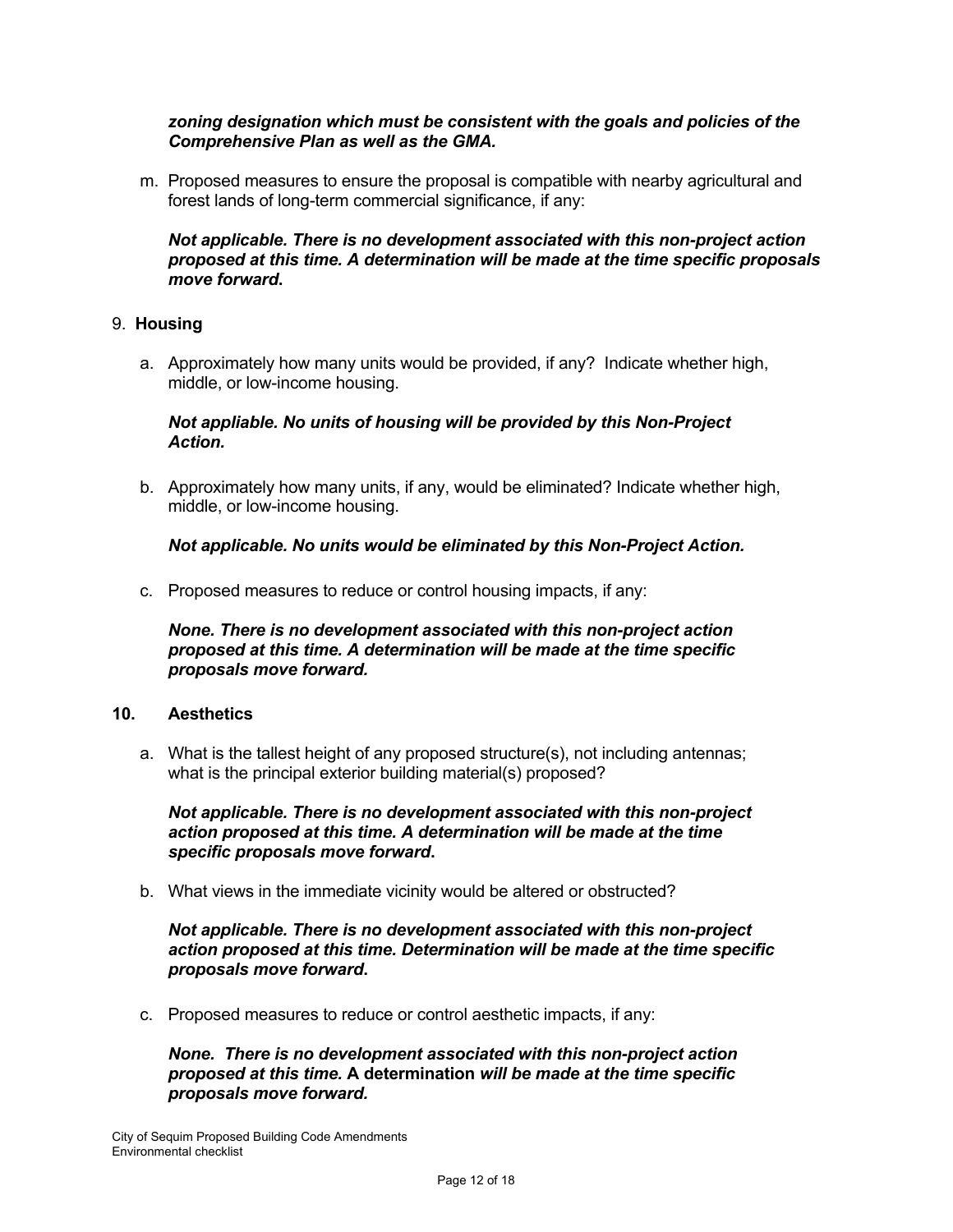# **11. Light and glare**

a. What type of light or glare will the proposal produce? What time of day would it mainly occur?

*None. There is no development associated with this non-project action proposed at this time. A determination will be made at the time specific proposals move forward***.**

b. Could light or glare from the finished project be a safety hazard or interfere with views?

*No. There is no development associated with this non-project action proposed at this time. A determination will be made at the time specific proposals move forward***.**

c. What existing off-site sources of light or glare may affect your proposal?

*Not applicable. There is no development associated with this non-project action proposed at this time. A determination will be made at the time specific proposals move forward***.**

d. Proposed measures to reduce or control light and glare impacts, if any:

*None. There is no development associated with this non-project action proposed at this time. A determination will be made at the time specific proposals move forward***.**

# **12. Recreation**

a. What designated and informal recreational opportunities are in the immediate vicinity?

*There are a number of recreational opportunities throughout the city; however, there is no development associated with this non-project action proposed at this time. A determination will be made at the time specific proposals move forward***.**

b. Would the proposed project displace any existing recreational uses? If so, describe.

*No. There is no development associated with this non-project action proposed at this time. A determination will be made at the time specific proposals move forward***.**

c. Proposed measures to reduce or control impacts on recreation, including recreation opportunities to be provided by the project or applicant, if any: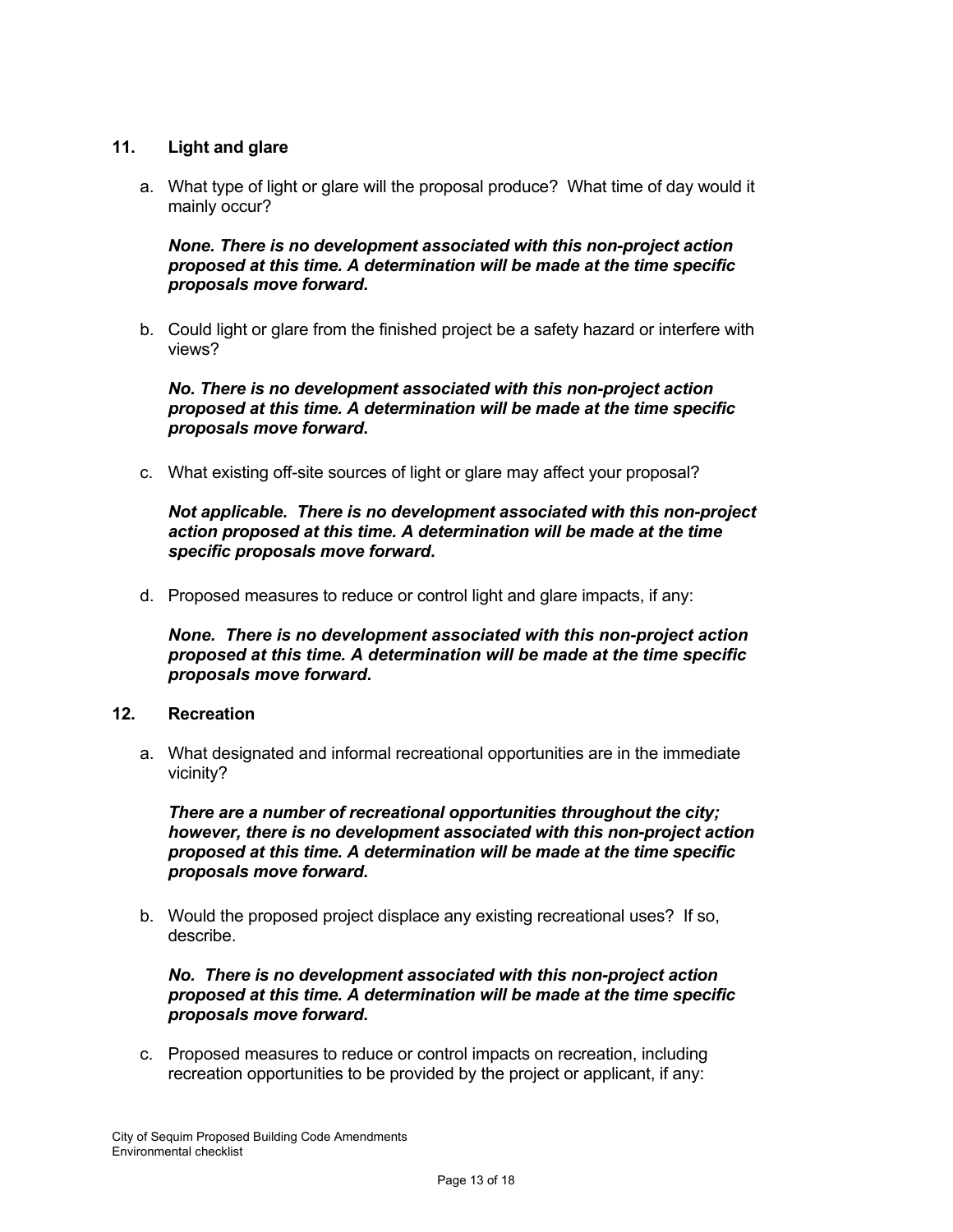#### *Not applicable. There is no development associated with this non-project action proposed at this time. A determination will be made at the time specific proposals move forward***.**

# **13. Historic and cultural preservation**

a. Are there any buildings, structures, or sites, located on or near the site that are over 45 years old listed in or eligible for listing in national, state, or local preservation registers located on or near the site? If so, specifically describe.

# *No development associated with this non-project action is proposed at this time. A determination will be made at the time specific proposals move forward***.**

b. Are there any landmarks, features, or other evidence of Indian or historic use or occupation? This may include human burials or old cemeteries. Are there any material evidence, artifacts, or areas of cultural importance on or near the site? Please list any professional studies conducted at the site to identify such resources.

# *Not applicable. There is no development associated with this non-project action proposed at this time. A determination will be made at the time specific proposals move forward.*

c. Describe the methods used to assess the potential impacts to cultural and historic resources on or near the project site. Examples include consultation with tribes and the department of archeology and historic preservation, archaeological surveys, historic maps, GIS data, etc.

# *Not applicable. There is no development associated with this non-project action proposed at this time. A determination will be made at the time specific proposals move forward***.**

d. Proposed measures to avoid, minimize, or compensate for loss, changes to, and disturbance to resources. Please include plans for the above and any permits that may be required.

# *Not applicable. There is no development associated with this non-project action proposed at this time. Determination will be made at the time specific proposals move forward***.**

# **14. Transportation**

a. Identify public streets and highways serving the site or affected geographic area and describe proposed access to the existing street system. Show on site plans, if any.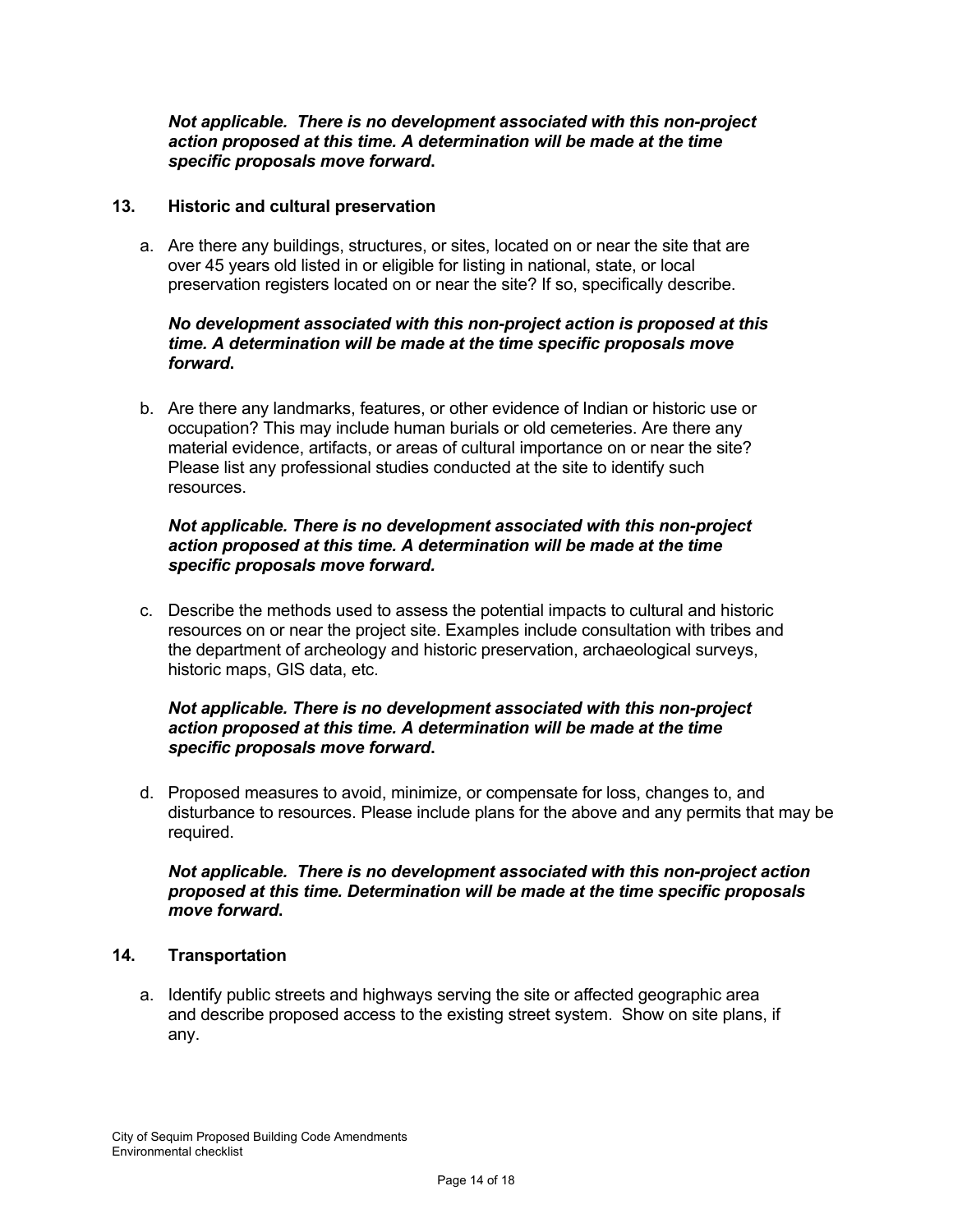#### *Not applicable. There is no development associated with this non-project action proposed at this time. A determination will be made at the time specific proposals move forward***.**

b. Is the site or affected geographic area currently served by public transit? If so, generally describe. If not, what is the approximate distance to the nearest transit stop?

# *Not applicable. There is no development associated with this non-project action proposed at this time. A determination will be made at the time specific proposals move forward***.**

c. How many additional parking spaces would the completed project or non-project proposal have? How many would the project or proposal eliminate?

# *Not applicable. There is no development associated with this non-project action proposed at this time. A determination will be made at the time specific proposals move forward***.**

d. Will the proposal require any new or improvements to existing roads, streets, pedestrian, bicycle or state transportation facilities, not including driveways? If so, generally describe (indicate whether public or private).

# *Not applicable. There is no development associated with this non-project action proposed at this time. A determination will be made at the time specific proposals move forward***.**

e. Will the project or proposal use (or occur in the immediate vicinity of) water, rail, or air transportation? If so, generally describe.

# *Not applicable. There is no development associated with this non-project action proposed at this time. A determination will be made at the time specific proposals move forward***.**

f. How many vehicular trips per day would be generated by the completed project or proposal? If known, indicate when peak volumes would occur and what percentage of the volume would be trucks (such as commercial and nonpassenger vehicles). What data or transportation models were used to make these estimates?

#### *Not applicable. There is no development associated with this non-project action proposed at this time. A determination will be made at the time specific proposals move forward***.**

g. Will the proposal interfere with, affect or be affected by the movement of agricultural and forest products on roads or streets in the area? If so, generally describe.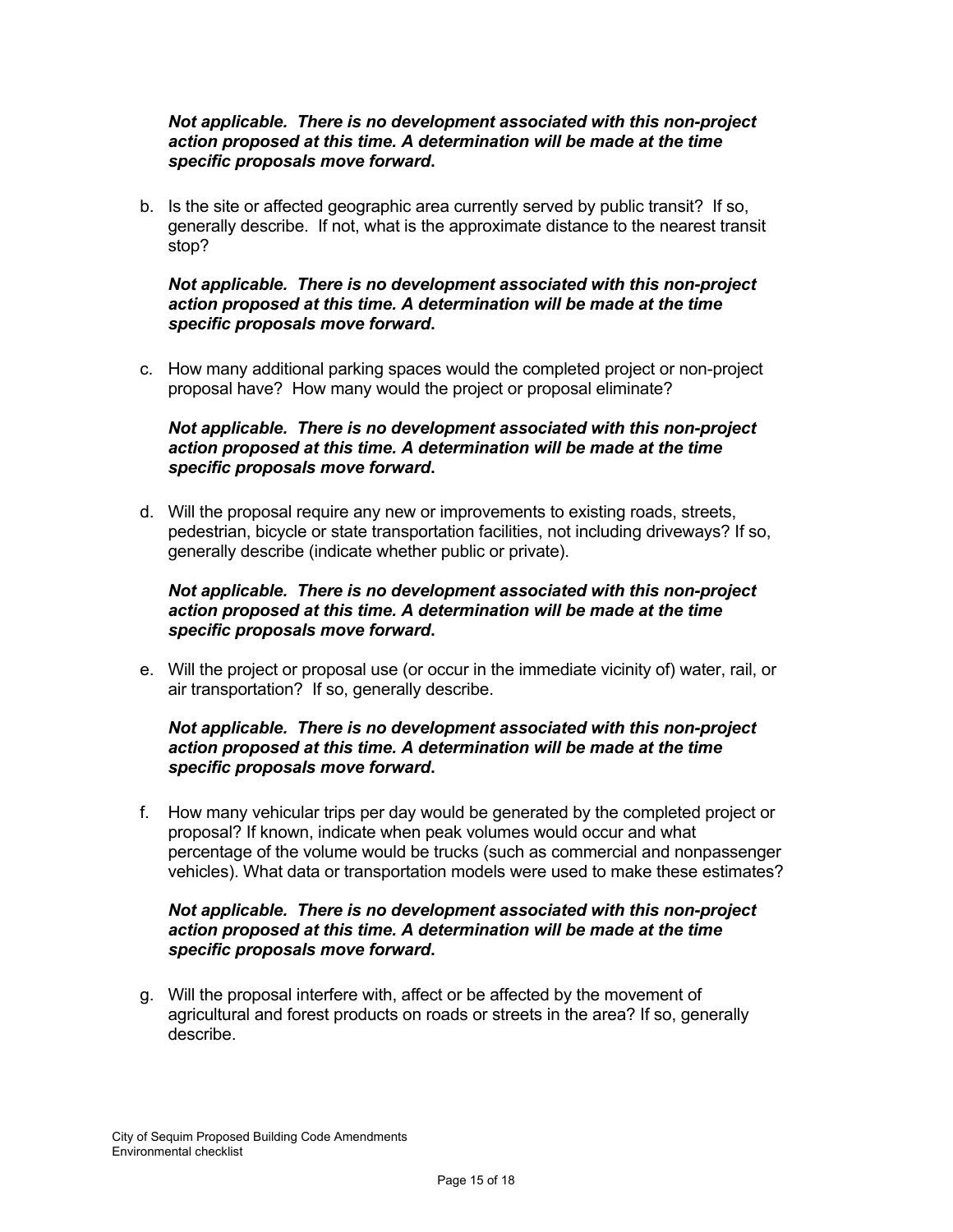#### No. There is no development associated with this non-project action proposed at this time. A determination will be made at the time specific proposals move forward.

h. Proposed measures to reduce or control transportation impacts, if any.

Not applicable. There is no development associated with this non-project action proposed at this time. A determination will be made at the time specific proposals move forward.

#### 15. Public seruices

a. Would the project result in an increased need for public services (for example: fire protection, police protection, public transit, health care, schools, other)? lf so, generally describe.

This Non-Project Action will not increase the need for public services.

b. Proposed measures to reduce or control direct impacts on public services, if any

This Non-Project Action will not increase the need for public services.

#### 16. **Utilities**

a. Circle utilities currently available at the site: electricitv, natural qas. water. refuse service, telephone, sanitary sewer, septic system, other

Utility services are available city-wide. There is no development associated with this non-project action proposed at this time.

b. Describe the utilities that are proposed for the project, the utility providing the service, and the general construction activities on the site or in the immediate vicinity which might be needed.

Not applicable. There is no development associated with this non-project action proposed at this time. A determination will be made at the time specific proposals move forward.

#### **C. SIGNATURE**

The above answers are true and complete to the best of my knowledge. I understand that the lead agency is relying on them to make its decision.

Date: 11.24.20

Joel Dressel, Building Inspector/Plans Examiner **City of Sequim**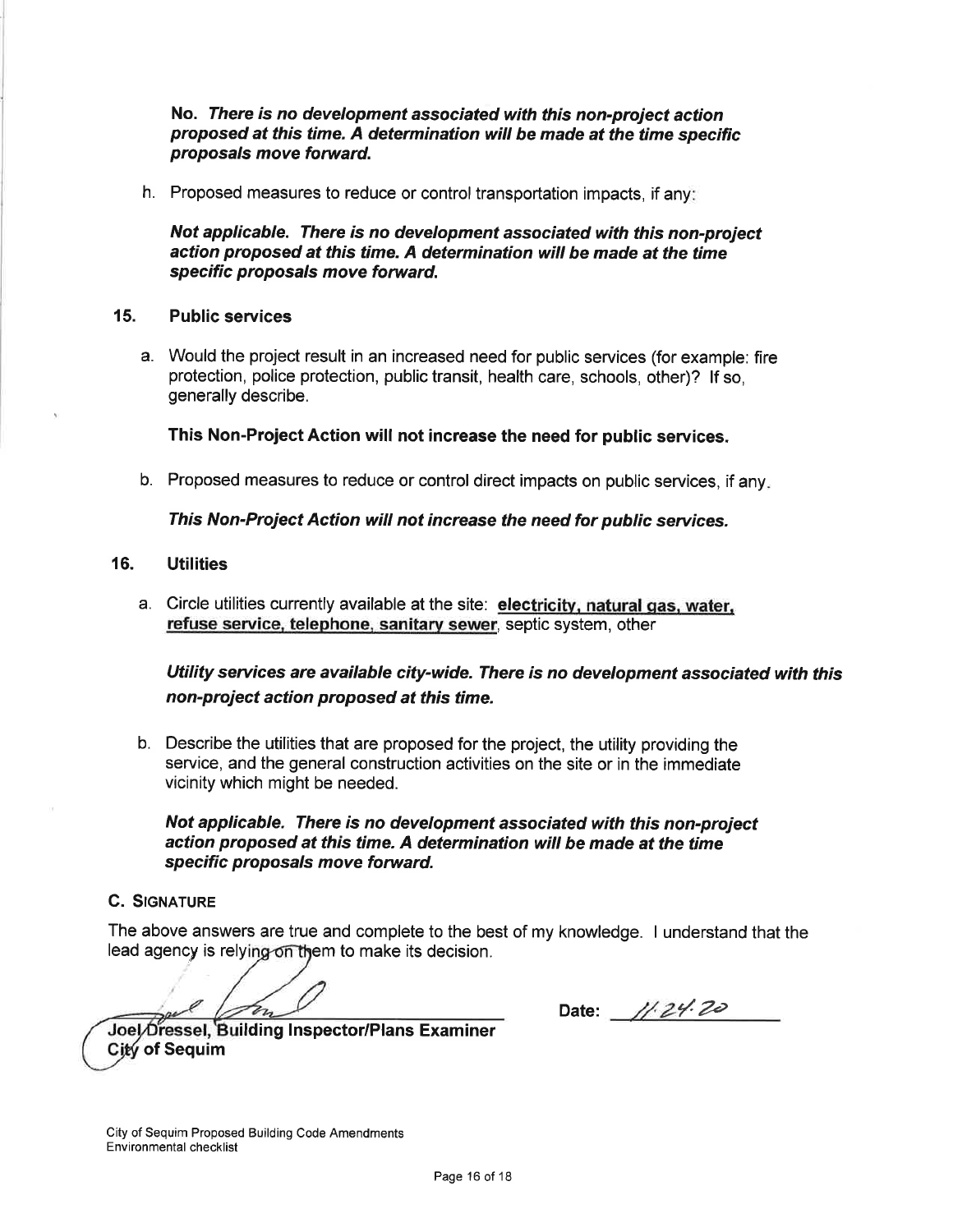#### **D. SUPPLEMENTAL SHEET FOR NONPROJECT ACTIONS**

Because these questions are very general, it may be helpful to read them in conjunction with the list of the elements of the environment.

When answering these questions, be aware of the extent the proposal, or the types of activities likely to result from the proposal, would affect the item at a greater intensity or at a faster rate than if the proposal were not implemented. Respond briefly and in general terms.

1. How would the proposal be likely to increase discharge to water; emissions to air; production, storage, or release of toxic or hazardous substances; or production of noise?

*This non-project action will not increase discharges to water, emissions to air or production storage or release of toxic or hazardous substances or noise impacts. All future building construction projects will be subject to all relevant City, state and federal regulations regarding discharges to water, emissions to air, and production, storage or release of toxic or hazardous substances, etc. at the time of development review***.**

Proposed measures to avoid or reduce such increases are:

*No measures are proposed with this non-project action; however, measures will be identified as necessary during the development permit and environmental review process for specific projects. Compliance with city regulations and other appropriate mitigation would reduce potential for increased discharge to water; emissions to air; production, storage, or release of toxic or hazardous substances; or production of noise.*

2. How would the proposal be likely to affect plants, animals, fish, or marine life?

**This Non-Project Action will not affect plants, animals, fish etc. Future proposed roadway projects will be subject to all relevant city, state, and federal regulations regarding wildlife habitat.**

Proposed measures to protect or conserve plants, animals, fish, or marine life are:

*The City of Sequim Critical Areas Ordinance provides regulatory protective measures to protect and conserve vegetation and wildlife habitat. Additional measures may be identified during the development permit and environmental review process for specific projects***.**

**2.** How would the proposal be likely to deplete energy or natural resources?

*As a non-project action, the addition of this proposed building code amendments would not deplete energy or natural resources. Projects subject to the requirements of the proposed building code amendments will likely require further environmental review at the time of development application***.** 

Proposed measures to protect or conserve energy and natural resources are: